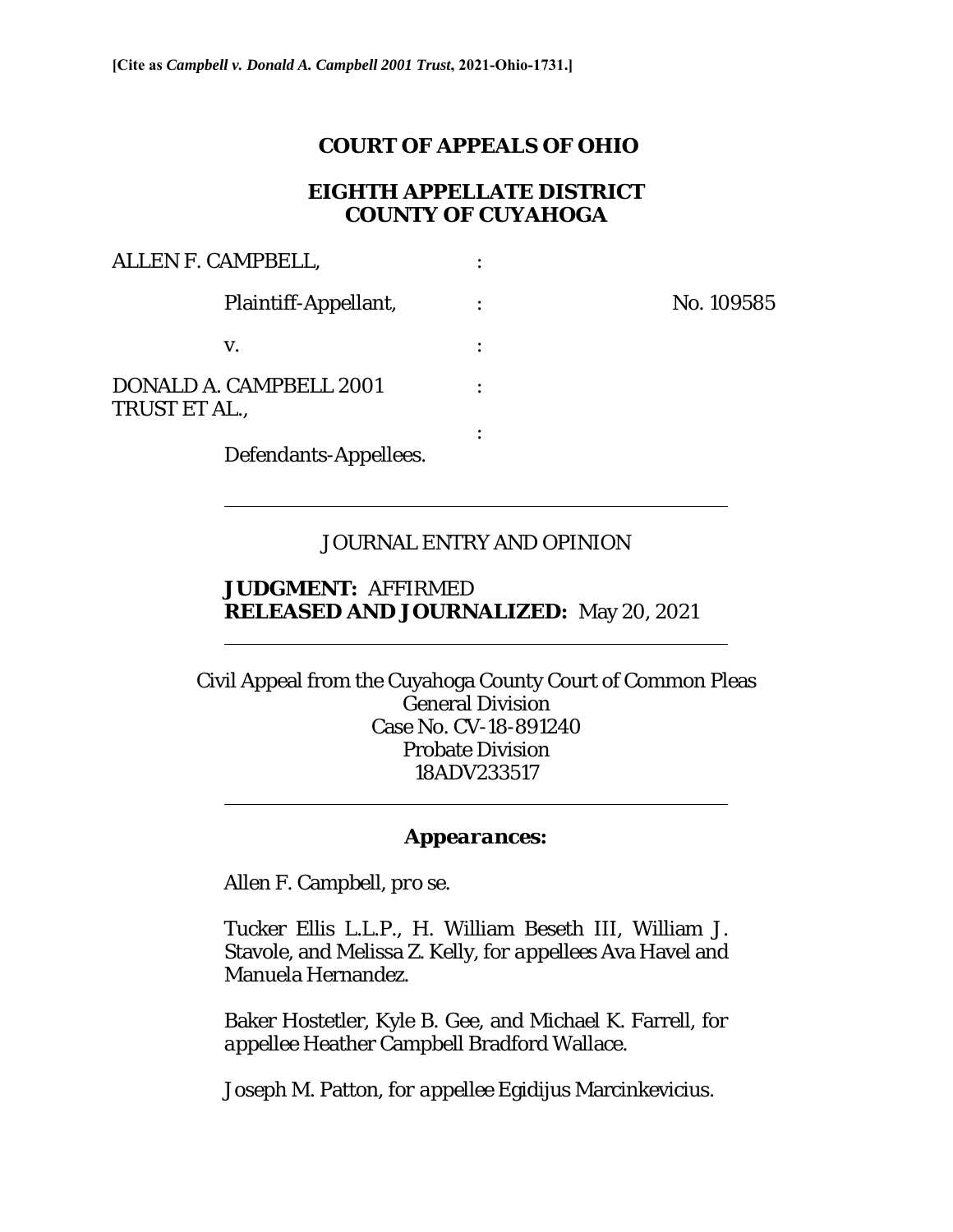Meyers, Roman, Friedberg & Lewis and Peter Turner, *for appellee* Jessie Garcia*.*

#### MARY EILEEN KILBANE, J.:

 $\{ \P 1 \}$ Pro se plaintiff-appellant Allen F. Campbell ("Campbell") appeals the probate court's exercise of jurisdiction and the dismissal of his claims against defendants. For the reasons that follow, we affirm the judgment of the probate court.

#### **Factual and Procedural History**

 $\{\P_2\}$  At the core of this litigation is a dispute between the beneficiaries of multiple trusts. Allen and Frederick Campbell are the two sons of Donald and Margaret Campbell, who each created various trusts that are the defendantsappellees in this case: Donald A. Campbell 2001 Trust ("Donald Trust"), Campbell Family 2001 Descendants Trust, F. Margaret Campbell 2011 Trust ("Margaret Trust"), and F. Margaret Campbell Family Trust. The Donald Trust and the Margaret Trust are the sole general and limited partners in the Campbell Family Limited Partnership ("CFLP"), a partnership formed in April 1997, that is also a defendant in this case.

Frederick Campbell passed away on November 2, 2013. At that time, he had two daughters, defendants Ava Havel ("Havel") and Manuela Hernandez ("Hernandez"), and was survived by his spouse, defendant Jessica Garcia ("Garcia"). Defendants Havel and Hernandez, along with Heather Campbell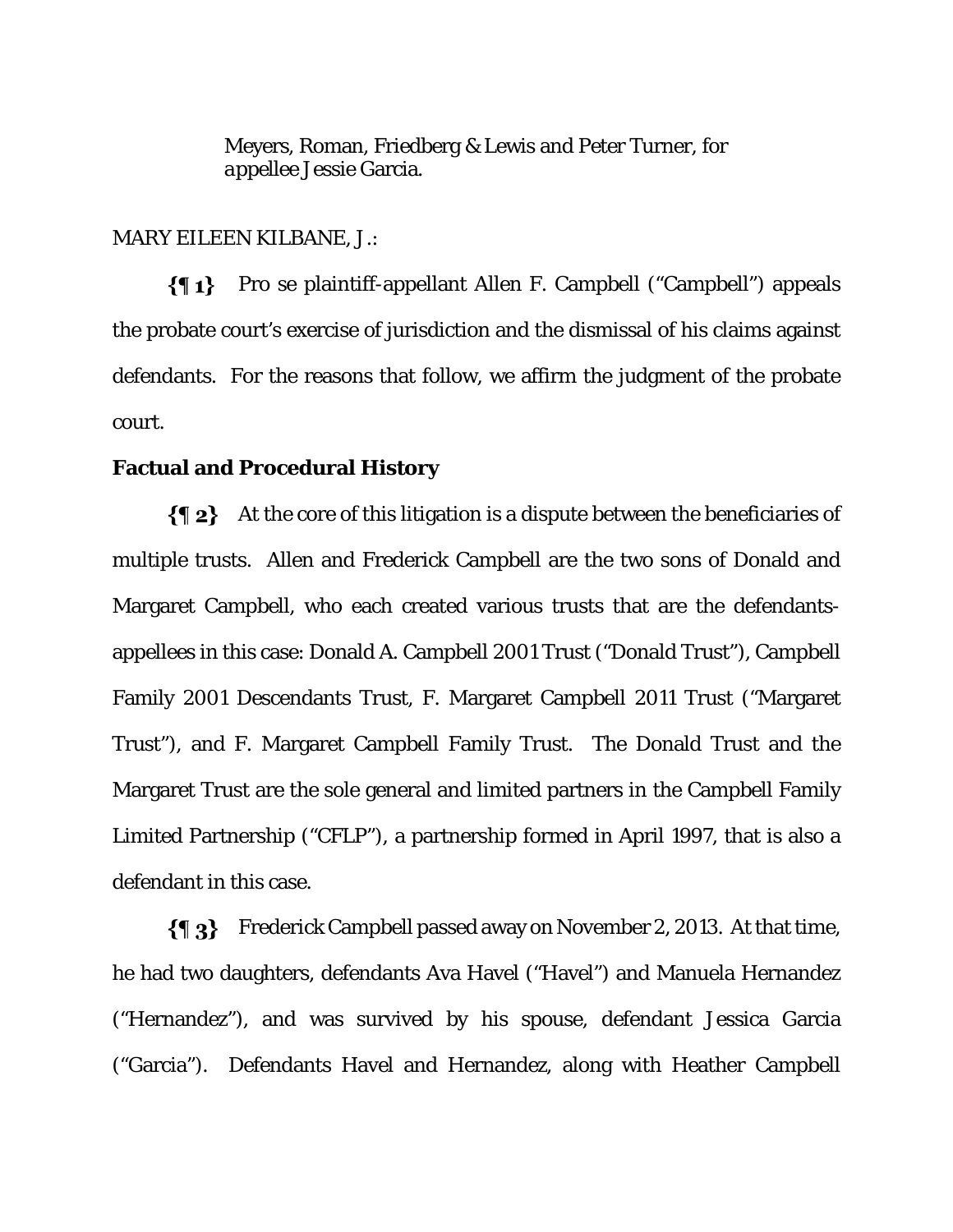Bradford Wallace ("Wallace"), Campbell's own daughter, are involved in a series of lawsuits brought by Campbell against them as trustees of the Donald Trust and as limited partners of the CFLP, through their title as successor-trustees of the Donald Trust.

In 1993, prior to the formation of the CFLP, Donald purchased life insurance policies for himself with the Donald Trust as the beneficiary. Sometime in 1997, these policies were transferred to the CFLP. Upon Donald's death in 2010, Margaret became the successor-trustee and sole beneficiary of the Donald Trust until her death in 2015. As trustee, Margaret filed the death benefit claims with the insurance company who paid the death benefits to the Donald Trust.

The Donald Trust documents provided for discretionary distribution  $\{ \P_5 \}$ of principal by the trustee to Margaret for her support, health, education, and best interests. This means that as successor-trustee, Margaret had exclusive discretion whether to make principal distributions consistent with the terms of the trust. Margaret was also the sole trustee and primary beneficiary of the Margaret Trust, which also permitted discretionary distribution of principal by the trustee to Margaret for her support, health, education, and best interests. As sole trustee of both trusts, Margaret was in exclusive control of the CFLP and its assets as well, until her death in 2015. It is undisputed that Margaret was mentally competent and managed the two trusts, the partnership, and her estate from 2010 until her death in 2015. When Margaret passed, she was 98 years old.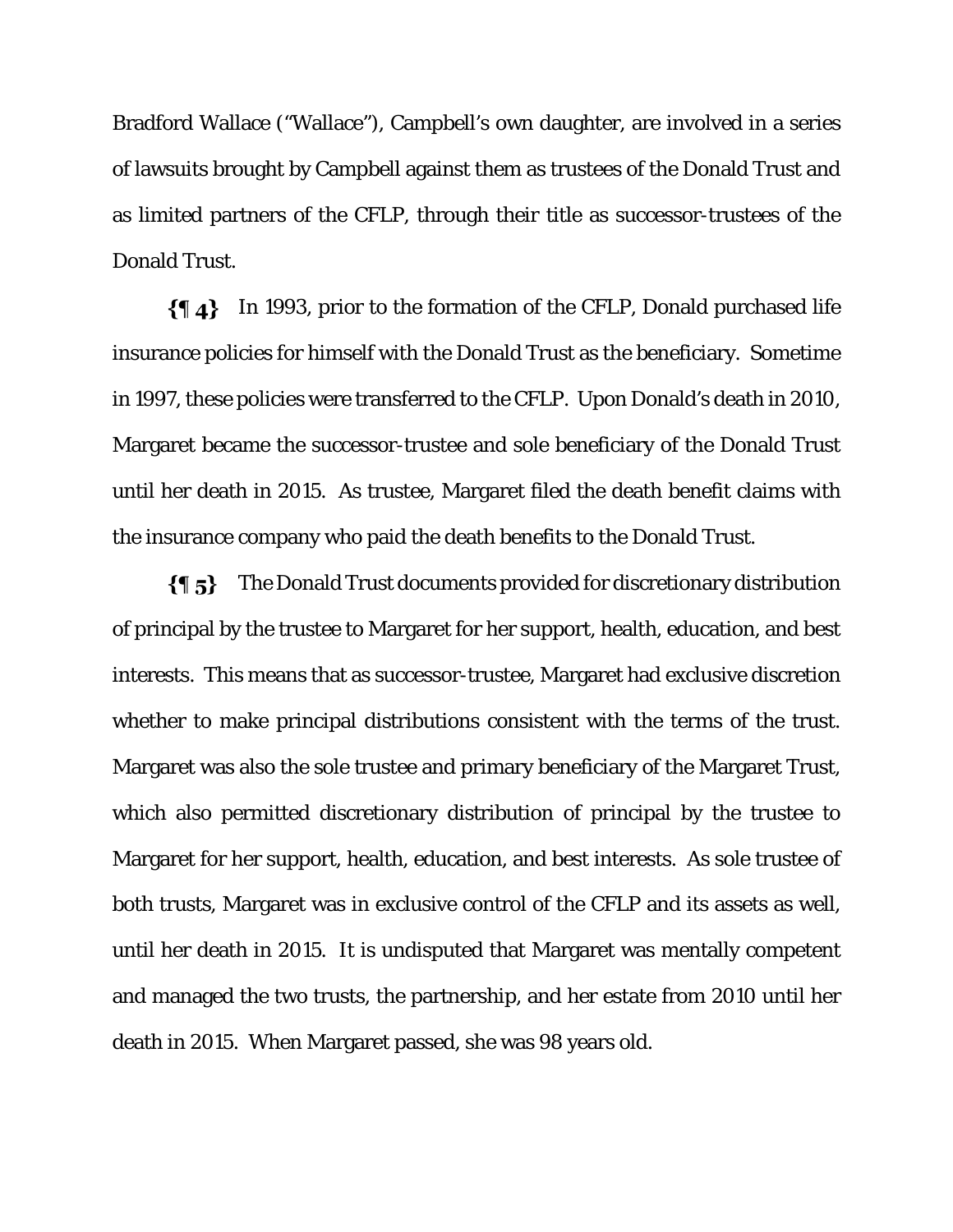After her husband's death in 2010, Margaret signed a new Last Will and Testament, and in 2011, she amended and restated her trust. As part of these changes, Margaret named Campbell executor of her estate, successor-trustee, and a beneficiary of the Margaret Trust upon her death. Campbell was never a trustee or beneficiary of the Donald Trust and was not, individually, a general or limited partner of the CFLP. Defendants Havel and Hernandez were also beneficiaries with Campbell of the Margaret Trust upon Margaret's death on April 7, 2015.

### **Prior Probate Cases**

 $\{\P\}$  Based on the record, this is the fourth case filed regarding these various individuals and trusts. The first case filed, *In re Estate of Freda Margaret Campbell*, Cuyahoga P.C. No. 2016EST216495, dealt with the probate of Margaret's estate. Per the trust documents and will, Campbell was appointed executor of Margaret's estate and made successor-trustee of the Margaret Trust.

The second case, *Campbell v. Garcia*, Cuyahoga P.C. No. 2016ADV219342, was a declaratory relief action filed by Campbell against defendant Garcia individually and defendants Havel, Hernandez, and his daughter Wallace, as co-successor-trustees of the Donald Trust and beneficiaries of the Margaret Trust. Campbell voluntarily dismissed this case.

 $\{\P\$ 9} Then, in April 2017, defendants Havel and Hernandez filed their own action in Cuyahoga P.C. No. 2017ADV24571. They alleged in their complaint that Campbell had breached his fiduciary duty as successor-trustee of the Margaret Trust and that he had converted trust assets and funds. They then filed three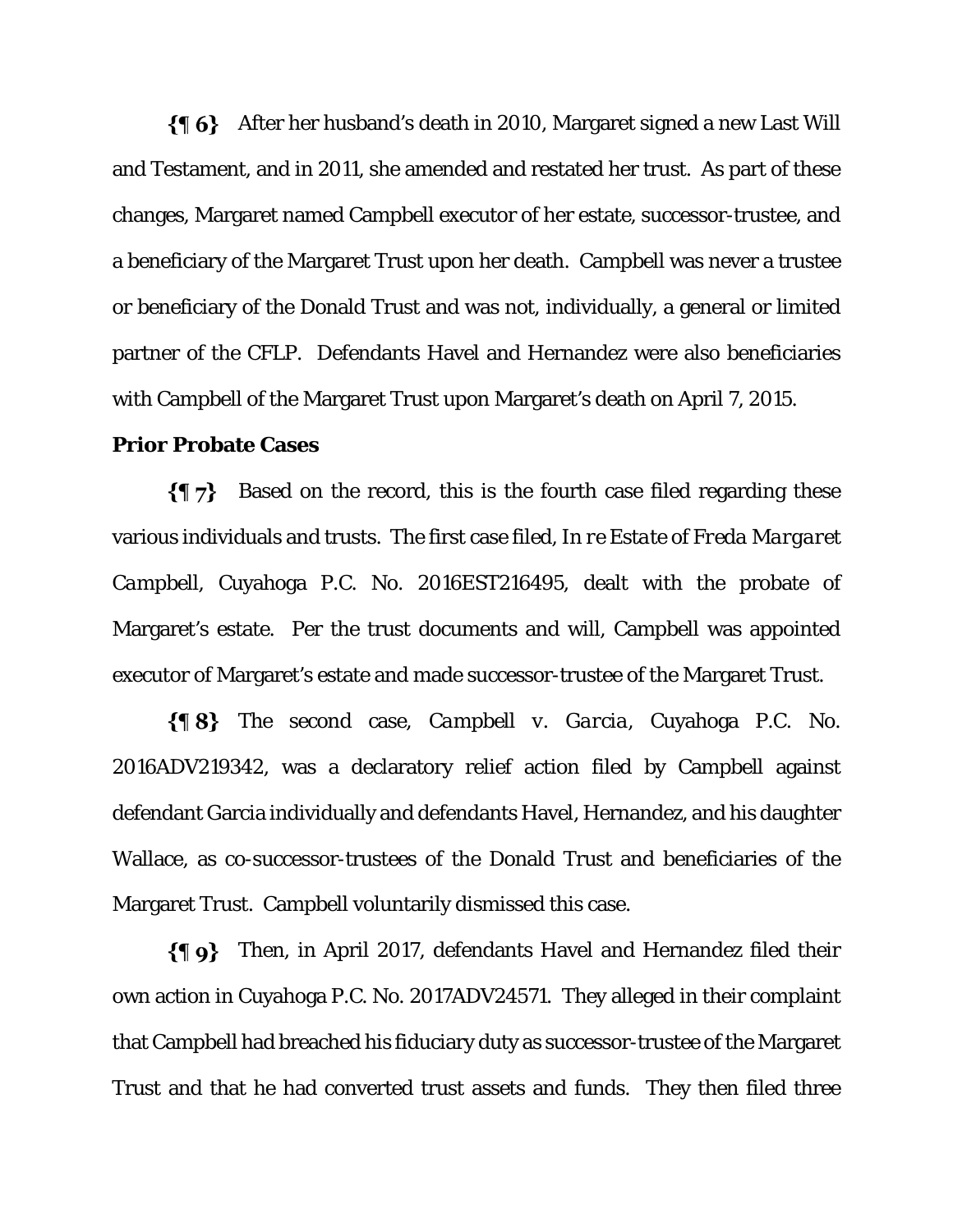separate motions seeking to remove him as successor-trustee of the Margaret Trust, requesting an order from the court for Campbell to restore trust property and requesting an ex parte temporary restraining order and preliminary injunction against him. The court granted an ex parte temporary restraining order, and after a hearing on the matter, ordered it to remain in effect until the case is resolved.

Campbell, Havel, and Hernandez filed a joint motion in September 2017 wherein the parties agreed that Havel and Hernandez would withdraw their motion to remove Campbell as successor-trustee and Campbell would voluntarily resign as successor-trustee of the Margaret Trust and executor of her estate. The probate court granted this motion in a journal entry on September 27, 2017. On November 1, 2017, the probate court appointed defendant Egidijus Marcinkevicius ("Gid") as successor-trustee of the Margaret Trust and as administrator of her estate. This case is still pending.

#### **The Current Litigation**

Finally, on January 8, 2018, Campbell filed the underlying lawsuit that is the focus of this appeal in the Cuyahoga County Court of Common Pleas, General Division. His complaint alleged nine claims against defendants Donald Trust, Havel and Hernandez as successor-trustees of the Donald Trust, the CFLP, Garcia, the Margaret Trust, and Gid (hereinafter "Defendants") as successortrustee for: (1) unjust enrichment and/or restitution, (2) breach of fiduciary duty, (3) breach of contract, (4) civil conspiracy, breach of fiduciary duty and/or other tortious conduct, (5) intentional interference with an expectancy of inheritance or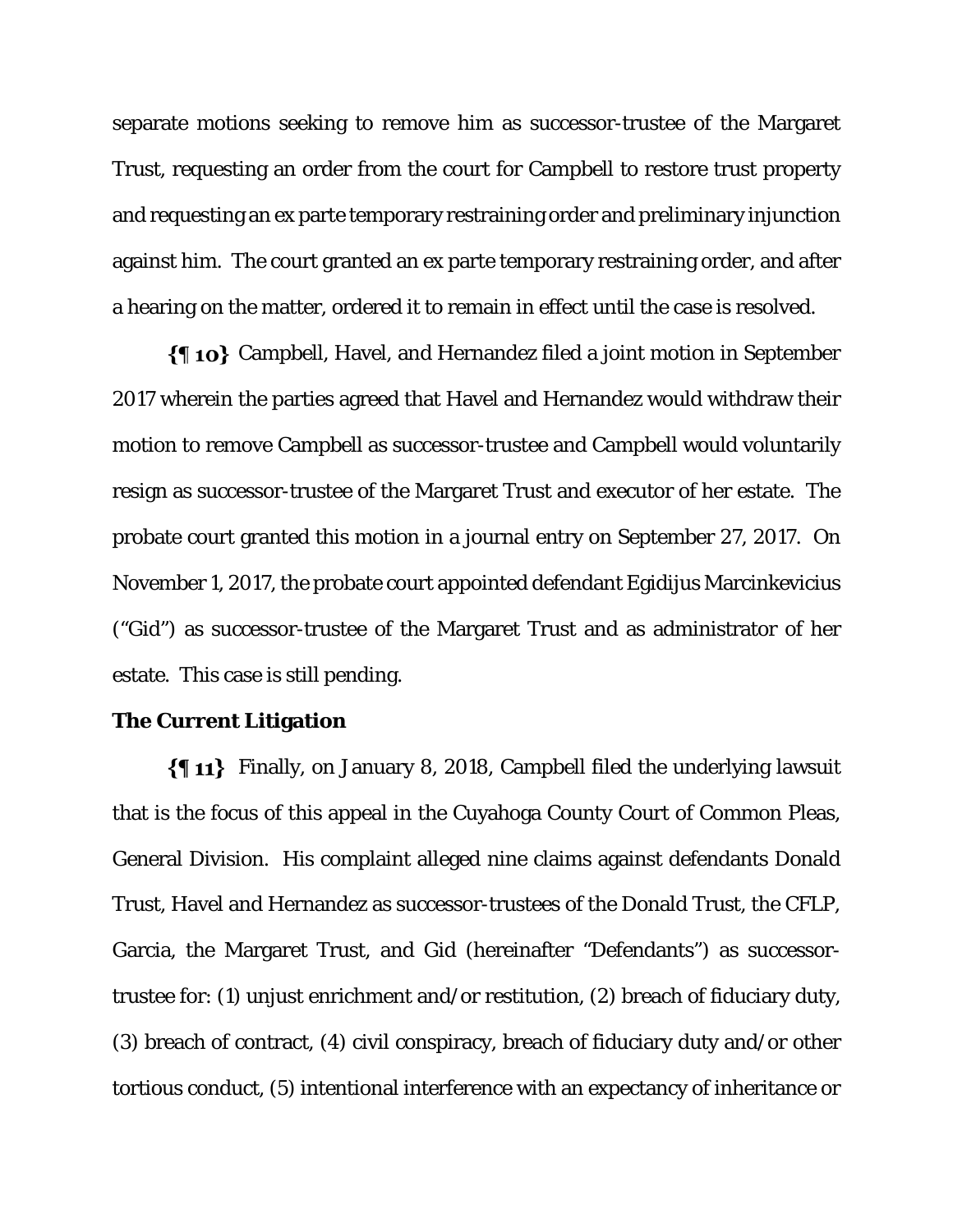nonprobate transfer, (6) conversion, (7) aiding and abetting, (8) dissolution of the CFLP, and (9) injunction and constructive trust.

 $\{\P 12\}$  Defendants then filed a joint motion to transfer the case to the probate division. It should be noted that, although she was not named as a defendant in this case, Wallace claims to join the motion by way of a footnote in Defendants' motion to transfer in her capacities as co-trustee of the Donald Trust and as a partner in the CFLP. The trial court granted this motion, and the case was transferred in March 2018 from the general division to the probate division. Once transferred, defendants Garcia, Havel, Hernandez, the Margaret and Donald Trusts, the CFLP, and Wallace, jointly filed a Civ.R. 12(B)(6) motion to dismiss Campbell's complaint alleging his claims: (1) do not exist under Ohio law; (2) cannot be asserted by Campbell for lack of standing; (3) are barred by the statute of limitations; or (4) have no basis in fact as asserted.

In June 2018, Campbell filed two motions while Defendants' motion to dismiss was pending. The first was a "motion to dismiss (reject transfer) for lack of subject matter jurisdiction" arguing the probate court should reject the case being transferred because it lacked subject matter jurisdiction to hear the case. The second motion was to exclude matters outside the complaint or in the alternative to convert Defendants' joint motion to dismiss to a summary judgment motion and allow discovery. Campbell filed a third motion, two and a half years later on February 11, 2020, seeking leave to file a first amended complaint.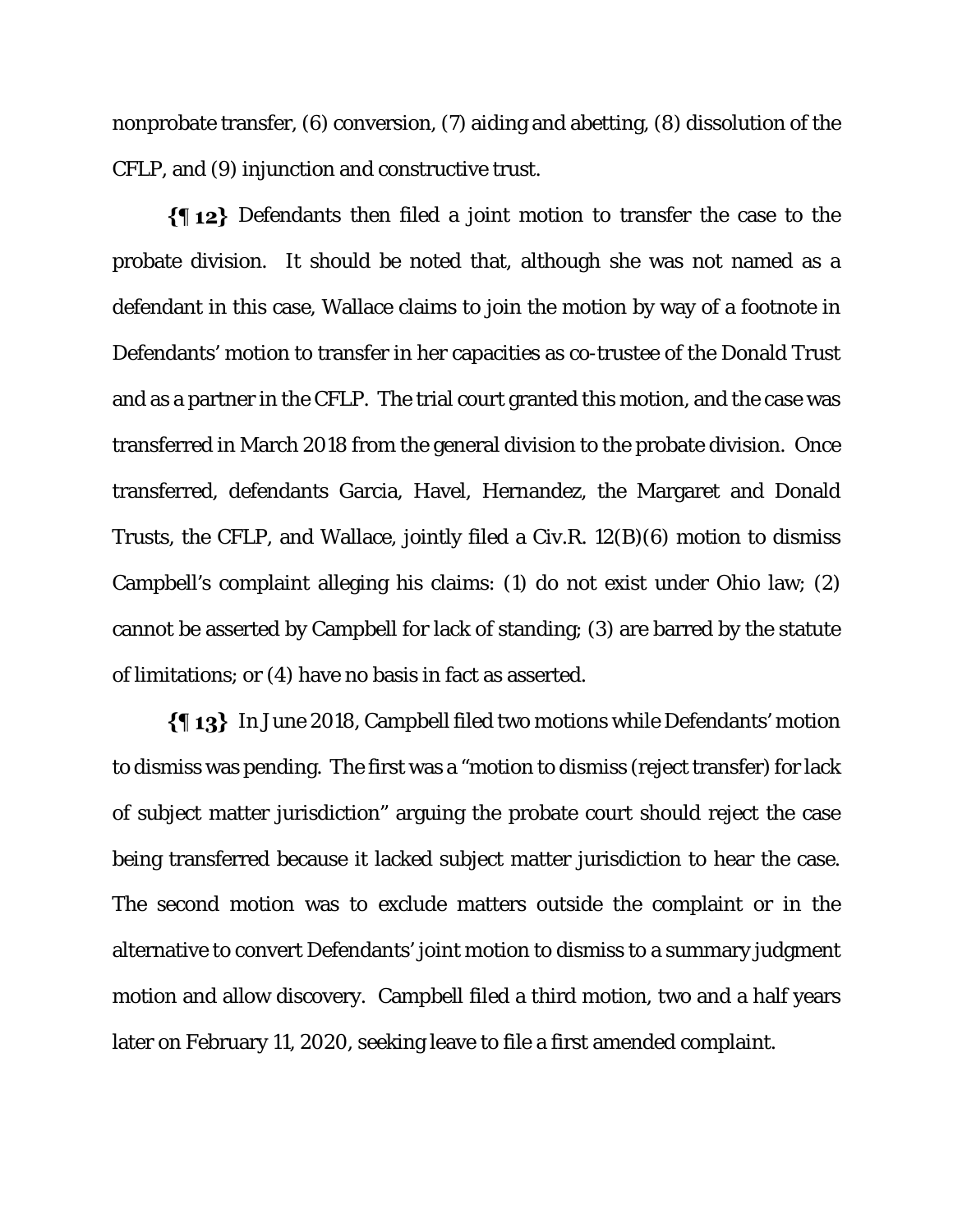$\{\{\,\,\,\,\,\}\$  On February 14, 2020, the probate court issued four judgment entries ruling on the various pending motions. The first judgment entry denied Campbell's motion for leave to amend his complaint. The second entry dismissed Campbell's motion to exclude matters outside the complaint as moot. The third entry denied Campbell's motion to dismiss. The fourth entry granted the Defendants' joint motion to dismiss because the probate court found, after careful analysis of each claim, that Campbell lacked standing to pursue any of the claims set forth in his complaint. The court also found that Campbell failed to state a claim against defendants Havel and Hernandez in either their individual capacity or in their capacity as co-trustees. The court then dismissed Campbell's complaint pursuant to Civ.R.  $12(B)(6)$ .

 $\{\P_1, \P_2\}$  This appeal follows.

## **Assignments of Error**

 $\{ \phi\}$  Campbell presents four assignments of error for our review:

(1) The Probate Court erred and abused its discretion in determining that it had jurisdiction to consider this case and to take all of the actions requested in the complaint.

(2) The Probate Court erred and abused its discretion in determining that the Plaintiff had no standing.

(3) The Probate Court erred and abused its discretion in denying and dismissing Plaintiff's Motion for Leave to File First Amended and/or Supplemental Complaint.

(4) The Probate Court erred and abused its discretion in granting the Defendant's Motion to Dismiss filed pursuant to Civ. R. 12(B)(6).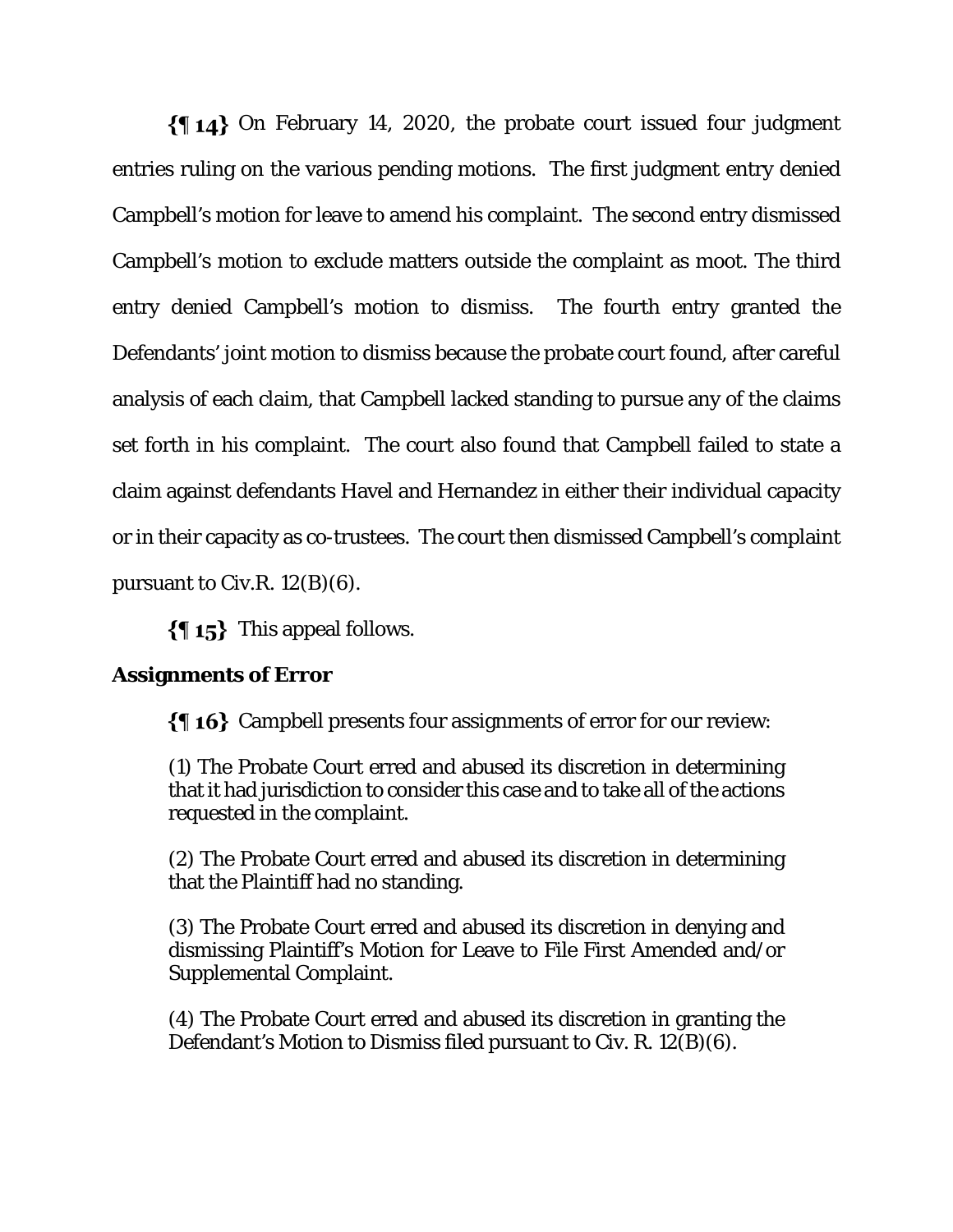## **Legal Analysis**

Campbell's first assignment of error deals with the probate court's jurisdiction to hear this case. Campbell's argument is twofold: 1) the probate court did not have concurrent jurisdiction under R.C. 2104.24(B) because the causes of action in his complaint are not "trust related," but instead for breach of a partnership agreement and for other personal tort claims; and 2) even if the probate court has concurrent jurisdiction with the general division, the probate court is barred by the jurisdictional-priority rule from hearing the case.

Whether a court has jurisdiction over a matter is a legal question that this court reviews de novo. *Quantum Servicing Corp. v. Haugabrook*, 9th Dist. Summit No. 26542, 2013-Ohio-3516, ¶ 7, citing *Thomas v. Bldg. Dept. of Barberton*, 9th Dist. Summit No. 25628, 2011-Ohio-4493, ¶ 6. The probate court is a court of limited jurisdiction; it can exercise such powers as are conferred on it by statute and the constitution of the state. *Sosnoswsky v. Koscianski*, 2018-Ohio-3045, 118 N.E.3d 403, ¶ 9 (8th Dist.), citing *Goff v. Ameritrust Co.*, *N.A.*, 8th Dist. Cuyahoga Nos. 65196 and 66016, 1994 Ohio App. LEXIS 1916, 10-11 (May 5, 1994) (internal citation omitted). Despite its limited jurisdiction, the probate courts also have plenary power "at law and in equity to dispose fully of any matter that is properly before the court, unless the power is expressly otherwise limited or denied by a section of the Revised Code." R.C. 2101.24(C). *Ivancic v. Enos*, 2012-Ohio-3639, 978 N.E.2d 927, ¶ 35 (11th Dist.).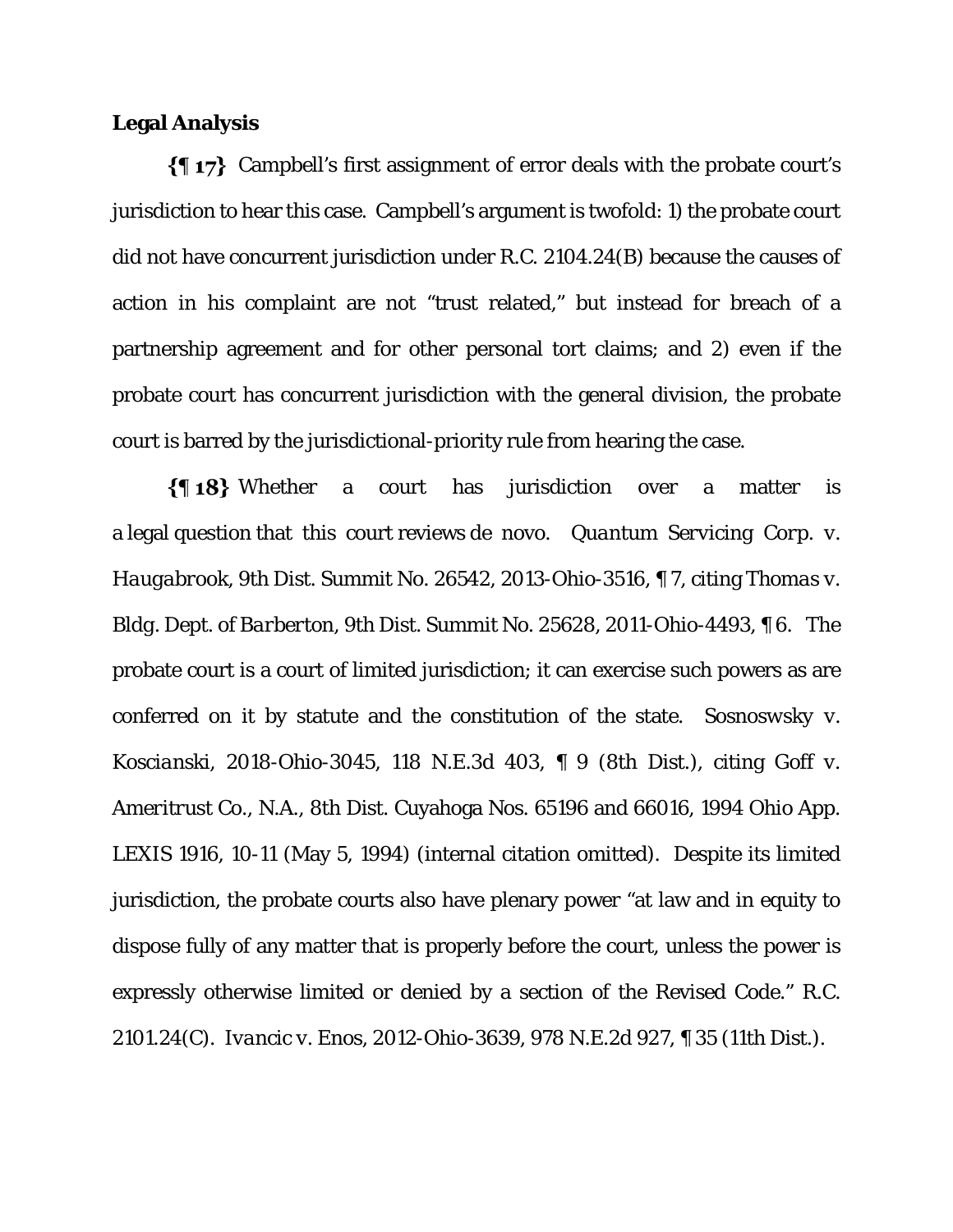$\{\P 19\}$  Pursuant to R.C. 2101.24(A) and relevant to this case, the probate court has exclusive jurisdiction to direct and control the conduct and settle accounts of executors and administrators and order the distribution of estates, to render declaratory judgments with respect to probate estates, and to direct and control the conduct of fiduciaries and settle their accounts. R.C. 2101.24(A)(1)(c), (l), (m). Furthermore, pursuant to R.C.  $2101.24(B)(1)(b)$ , the probate court is also granted concurrent jurisdiction with the general division of the court to hear and determine any action that involves an inter vivos trust.

 $\{\P$  20} The claims in Campbell's complaint center on two life insurance policies owned by the CFLP and the actions of its two partners, which are two irrevocable inter vivos trusts. Campbell believes the policies were partnership property and should have been either liquidated prior to Donald's death and split among the partners, or the proceeds of death benefits should have been evenly split among the partners, rather than being paid to the named beneficiary, the Donald Trust. Campbell also takes issue with Margaret's choice to pay for personal expenses and for her living arrangement at the Judson Center using either her own funds or funds from the Margaret Trust, rather than using funds from the Donald Trust or the CFLP assets.

 $\{\P 21\}$  As a beneficiary of the Margaret Trust, Campbell believes the trust is owed money from the Donald Trust for the monies Margaret and the Margaret Trust spent from 2010 until her death in 2015. Again, after Donald's death, Margaret was the sole trustee and beneficiary of both the Donald and Margaret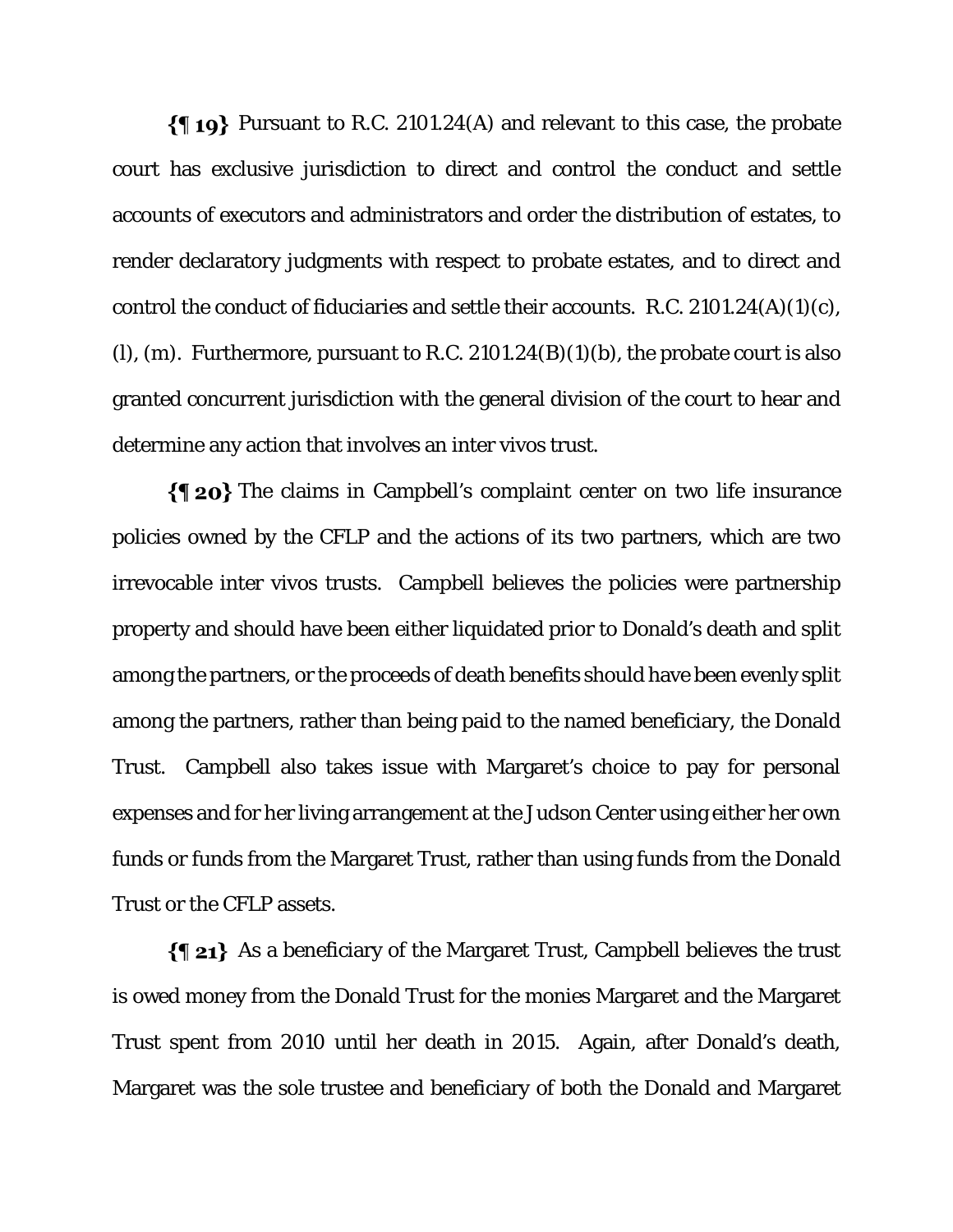Trusts and sole interest holder in the CFLP. All of Campbell's causes of action center around the assets, life insurance payments, and personal payments made between two trusts in a partnership, with a singular trustee and beneficiary, his deceased mother Margaret. He takes issue with the fiduciary decisions of the trustees of both the Donald and Margaret trusts. Therefore, we find that Campbell's claims are not only within the probate court's exclusive jurisdiction, but also its concurrent jurisdiction pursuant to R.C. 2101.24.

Furthermore, we find Campbell's reliance on *Sosnowsky* to be misplaced. Campbell argues that the probate court does not have jurisdiction over claims for money damages arising from allegations of fraud. *Sosnoswsky v. Koscianski*, 2018-Ohio-3045, 118 N.E.3d 403, ¶ 8-12 (8th Dist.). We acknowledge that the Ohio Supreme Court has stated "the probate division has no jurisdiction over claims for money damages arising from allegations of fraud." *Schucker v. Metcalf*, 22 Ohio St.3d 33, 488 N.E.2d 210 (1986). Here, however, there are no specific allegations of fraud in Campbell's complaint against the individual Defendants. For these reasons, *Sosnowsky* is inapplicable in this case. Therefore, we find that the probate court had both exclusive and concurrent jurisdiction over Campbell's complaint.

 $\{\P 23\}$  The second part of Campbell's argument in his first assignment of error concerns the application of the jurisdictional-priority rule. The Ohio Supreme Court has stated that "[t]he jurisdictional-priority rule provides that as between state courts of concurrent jurisdiction, the tribunal whose power is first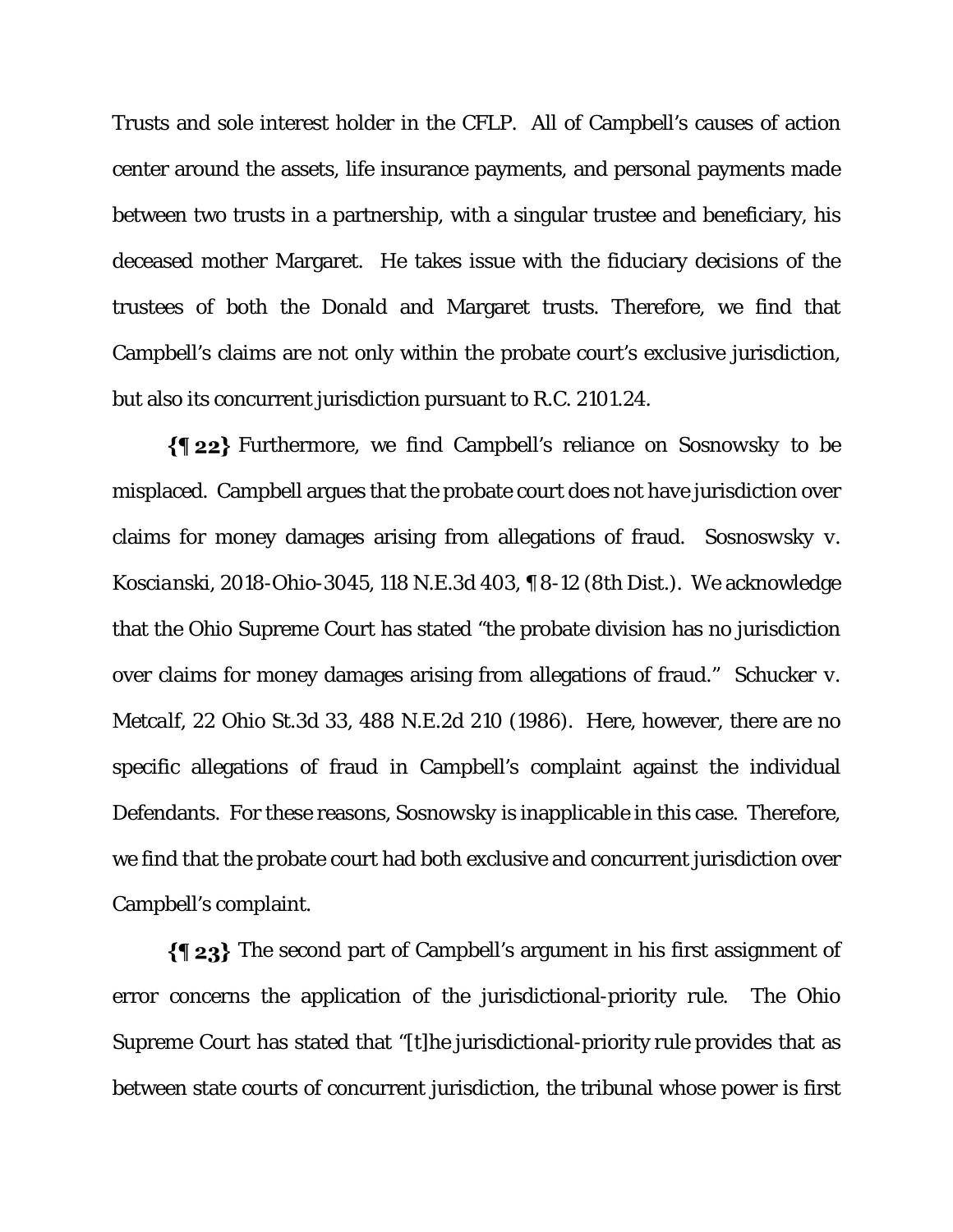invoked acquires exclusive jurisdiction to adjudicate the whole issue and settle the rights of the parties." *State ex rel. Consortium for Economic & Community Dev. for Hough Ward 7 v. Russo*, 151 Ohio St.3d 129, 2017-Ohio-8133, 86 N.E.3d 327, ¶ 8, citing *State ex rel. Dunlap v. Sarko*, 135 Ohio St.3d 171, 2013-Ohio-67, 985 N.E.2d 450, ¶ 9. When the rule applies, the judge in the second case definitively and unambiguously lacks jurisdiction by operation of this rule. *Id*. If two cases are pending in the same court before different judges, a motion for consolidation is the appropriate solution available to the parties. *Id*. at ¶ 10.

 $\{\P 24\}$  In his brief, Campbell argues this rule applies to bar the transfer of this case, from the general division to the probate division; however, that is a fundamental misunderstanding of when this rule applies. As defendants correctly state, this rule is only applicable when there are two cases pending in two different courts of concurrent jurisdiction. *Id*. at ¶ 10. *See also B-Dry System, Inc. v. Kronenthal*, 2d Dist. Montgomery No. 17130, 1999 Ohio App. LEXIS 3080 (June 30, 1999) (applying the jurisdictional priority rule and holding that exclusive jurisdiction vested in the Greene County Court of Common Pleas, not the Montgomery County Court of Common Pleas); *Bright v. Family Medicine Found., Inc.*, 10th Dist. Franklin No. 02AP-1443, 2003-Ohio-6652 (jurisdictional priority rule not applicable when both cases were filed in the Franklin County Court of Common Pleas).

In this case, Campbell attempts to use the jurisdictional-priority rule to bar the transfer or consolidation of this case by defendants' motion from one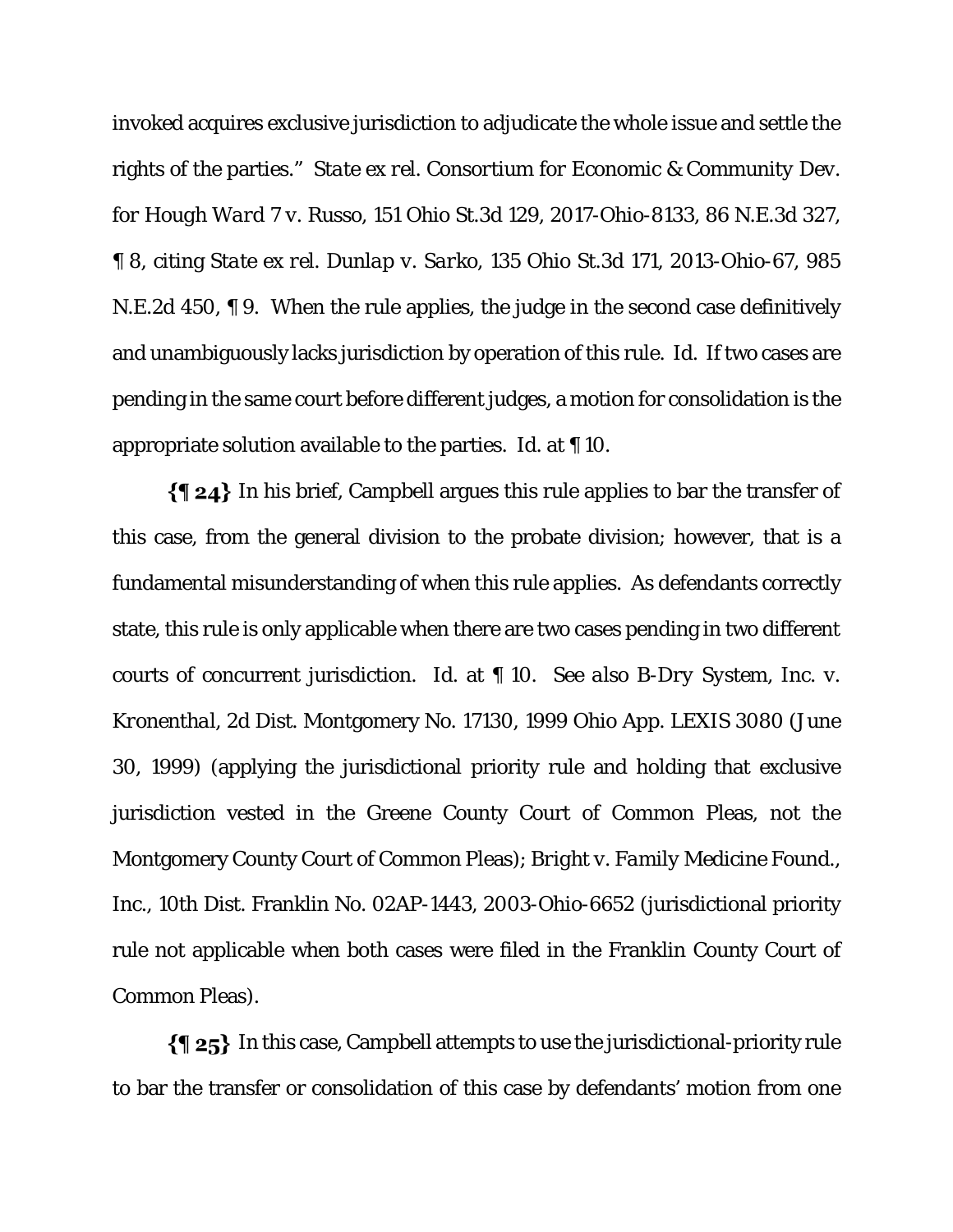division of the Cuyahoga County Court of Common Pleas to another. *Russo* at ¶14. However, as previously stated, the jurisdictional-priority rule only applies when there are two cases pending in two different courts of concurrent jurisdiction. *Id*. *See e.g.*, *Bright.* If Campbell had subsequently filed a complaint against these Defendants, alleging the same claims, in the Lorain County Court of Common Pleas, then this rule could be applied to bar the Lorain County court from hearing that subsequent case. The rule does not apply to bar the transfer or consolidation of a case within the same court, which is what happened here. *Id*. at ¶ 10. The existence of the prior probate cases is irrelevant to this analysis. Therefore, this rule is inapplicable to bar the consolidation that occurred in this case. Based on the foregoing, Campbell's first assignment of error is overruled.

 $\{ \phi \}$  Campbell's second assignment of error asserts the probate court erred in determining Campbell did not have standing to bring the claims in his complaint. For the reasons stated below, we affirm the probate court's finding that Campbell does not have standing to bring the claims in his complaint.

 $\{\P 27\}$  "Before an Ohio court can consider the merits of a legal claim, the person or entity seeking relief must establish standing to sue." *Ohio Pyro, Inc. v. Ohio Dept. of Commerce, Div. of State Fire Marshal,* 115 Ohio St.3d 375, 2007- Ohio-5024, 875 N.E.2d 550, ¶ 27. Standing is evaluated as of the commencement of suit. *Groveport Madison Local Schools Bd. of Edn*., 137 Ohio St.3d 266, 2013- Ohio-4627, 998 N.E.2d 1132.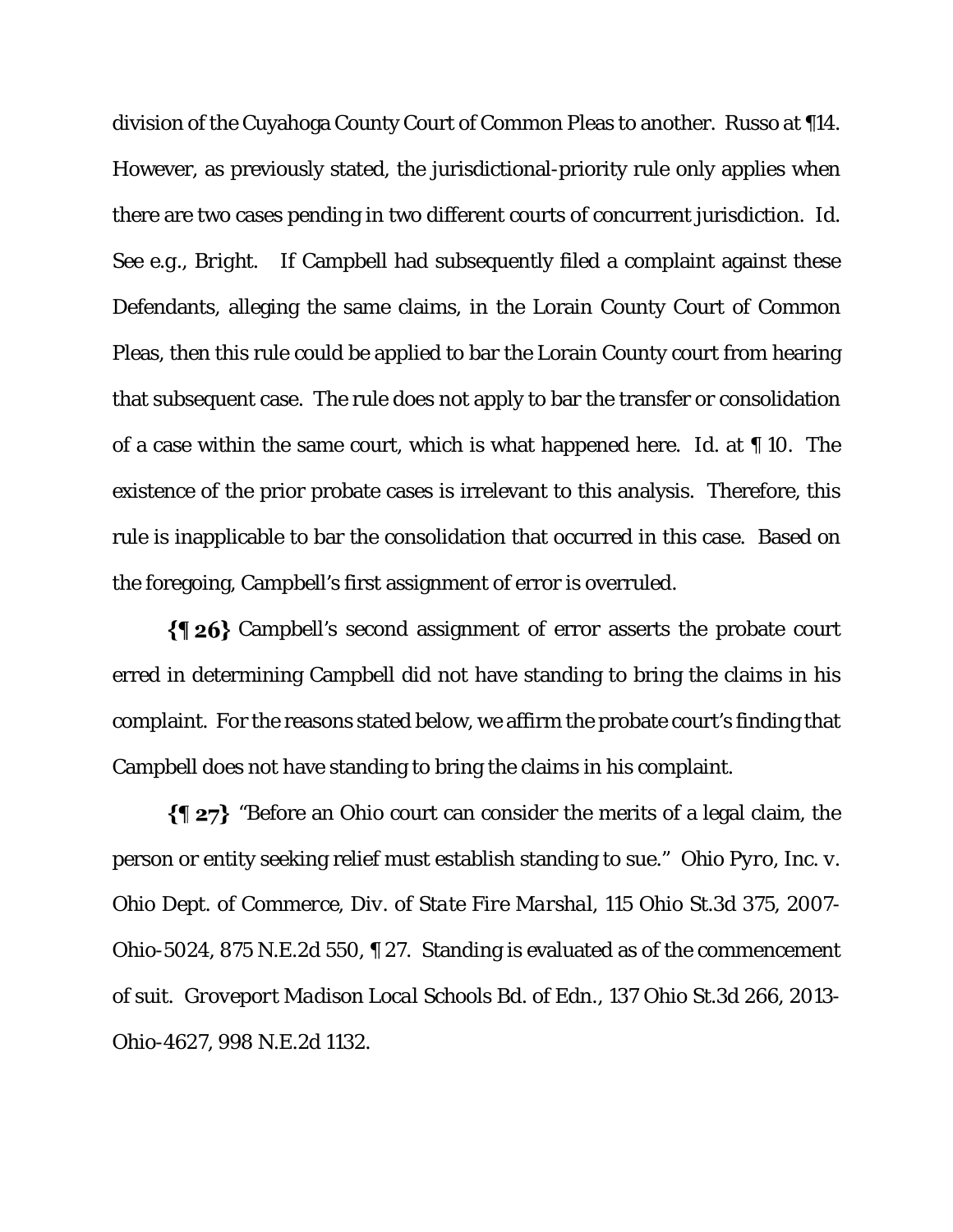$\{\P 28\}$  "Where the party does not rely on any specific statute authorizing invocation of the judicial process, the question of standing depends on whether the party has alleged \* \* \* a personal stake in the outcome of the controversy." *Fed. Home Loan Mtge. Corp. v. Schwartzwald,* 134 Ohio St.3d 13, 2012-Ohio-5017, 979 N.E.2d 1214, ¶ 21, quoting *Cleveland v. Shaker Hts.*, 30 Ohio St.3d 49, 51, 507 N.E.2d 323 (1987). Ohio courts generally adhere to the traditional principles of standing that "require litigants to show, at a minimum, that they have suffered '(1) an injury that is (2) fairly traceable to the defendant's allegedly unlawful conduct, and (3) likely to be redressed by the requested relief."' *ProgressOhio.org, Inc. v. JobsOhio*, 139 Ohio St.3d 520, 2014-Ohio-2382, 13 N.E.3d 1101, ¶ 7.

 $\{\P 29\}$  Beginning with the first element of the analysis, the court must examine the injury Campbell has alleged in his nine causes of action. The probate court analyzed each cause of action in its judgment entry finding Campbell does not have standing. The probate court found that Campbell's alleged injuries or damages stem from two places. We agree. First and foremost, Campbell believes the proceeds of the life insurance policies should have been allocated to either the Margaret Trust or Margaret's share of the CFLP. Second, Campbell believes payments made by the CFLP to Judson Center were improperly recorded as distributions on the CFLP tax returns and allocated to Margaret's partnership capital when the partnership agreement has the Donald Trust making said payments. As such, Campbell, as a Margaret Trust beneficiary, is seeking reimbursement from the Donald Trust for all of Margaret's payments to Judson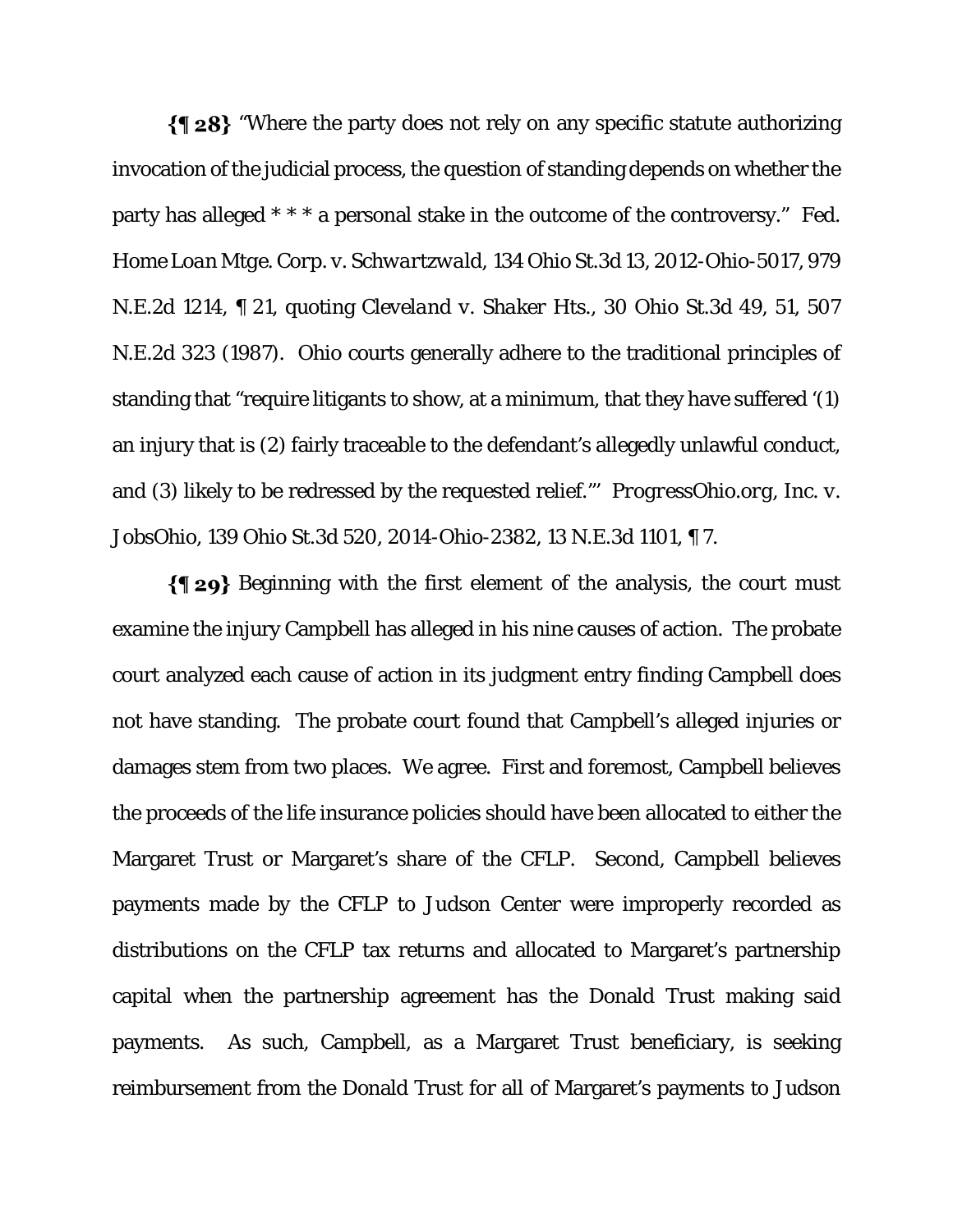Center from her personal and/or trust fund account that occurred from 2010 until her death in 2015.

 $\{\P$  30} For the purposes of this analysis, we will first focus on Counts 1, 2, 4, 5, 6, 7, 9, while Counts 3 and 8 will be discussed subsequently.

Count 1 alleges the Defendants via their status as beneficiaries of the Donald Trust were unjustly enriched by the life insurance policies that were paid out to the trust. This is because the policies were then owned by the CFLP, and Campbell argues half of their value belonged to the Margaret Trust, injuring Campbell as a beneficiary of the Margaret Trust.

Count 2 alleges breach of a fiduciary duty by the Donald Trust, as a partner of the CFLP, to the Margaret Trust.

 $\{\P_3\}$  Count 4 alleges civil conspiracy by the CFLP or his mother Margaret, as successor-trustee of the Donald Trust to transfer property and benefits out of the CFLP to the detriment of the Margaret Trust beneficiaries.

Count 5 alleges Defendants' intentional interference with an expectancy of inheritance or nonprobate transfer in regard to unspecified property and benefits of the CFLP and Defendants' continued refusal to return this unspecified property or benefits to the proper owner. Campbell alleges that because of the Defendants' interference, he was unable to realize half of the assets of Margaret and the Margaret Trust at the time of her death.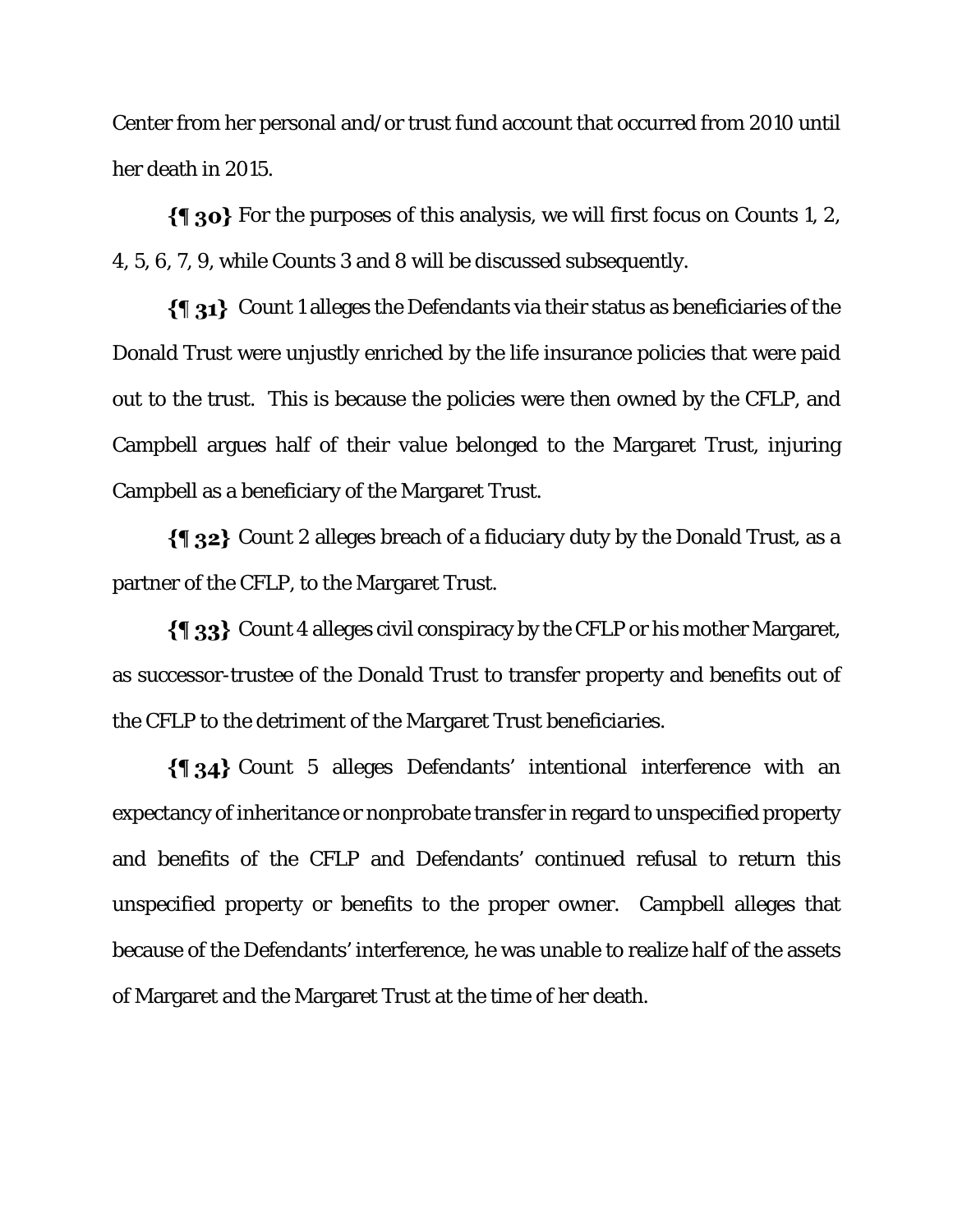$\{\P\$  35} Count 6 alleges conversion of the life insurance policies monies by the Donald Trust, of which Campbell argues he was the owner or beneficial owner, and is entitled to their possession.

 $\{\{\}\$  36} Count 7 is titled aiding and abetting, but alleges no specific facts taken by any Defendants that could form the basis for any such claim.

 $\{\P\}$  27} Count 9 is more properly understood as a Civ.R. 65 request for an injunction against Defendants and not an independent cause of action.

 $\{\P_38\}$  Put simply, in regard to Counts 1, 2, 4, 5, 6, 7, and 9, all of Campbell's alleged injuries stem from his status as a beneficiary of the Margaret Trust. All the alleged injuries he believes the Margaret Trust has suffered deal with the financial decisions made by the CFLP partners, the Donald and Margaret Trusts, and thereby the trustees of said trusts. During the times alleged, the sole trustee of both trusts was his mother Margaret.

After Donald's death, both trust documents named Margaret as the primary beneficiary. This means that while Margaret was alive, both trusts' documents stated that all assets in the trusts were for her exclusive benefit. She was to receive any and all net income from the trusts, and she had sole discretion to distribute any and all principal to herself for her support, her health, her education, and her best interests. As sole trustee and beneficiary for both trusts, this made Margaret the sole interest holder in the CFLP, giving her exclusive authority over all of its assets.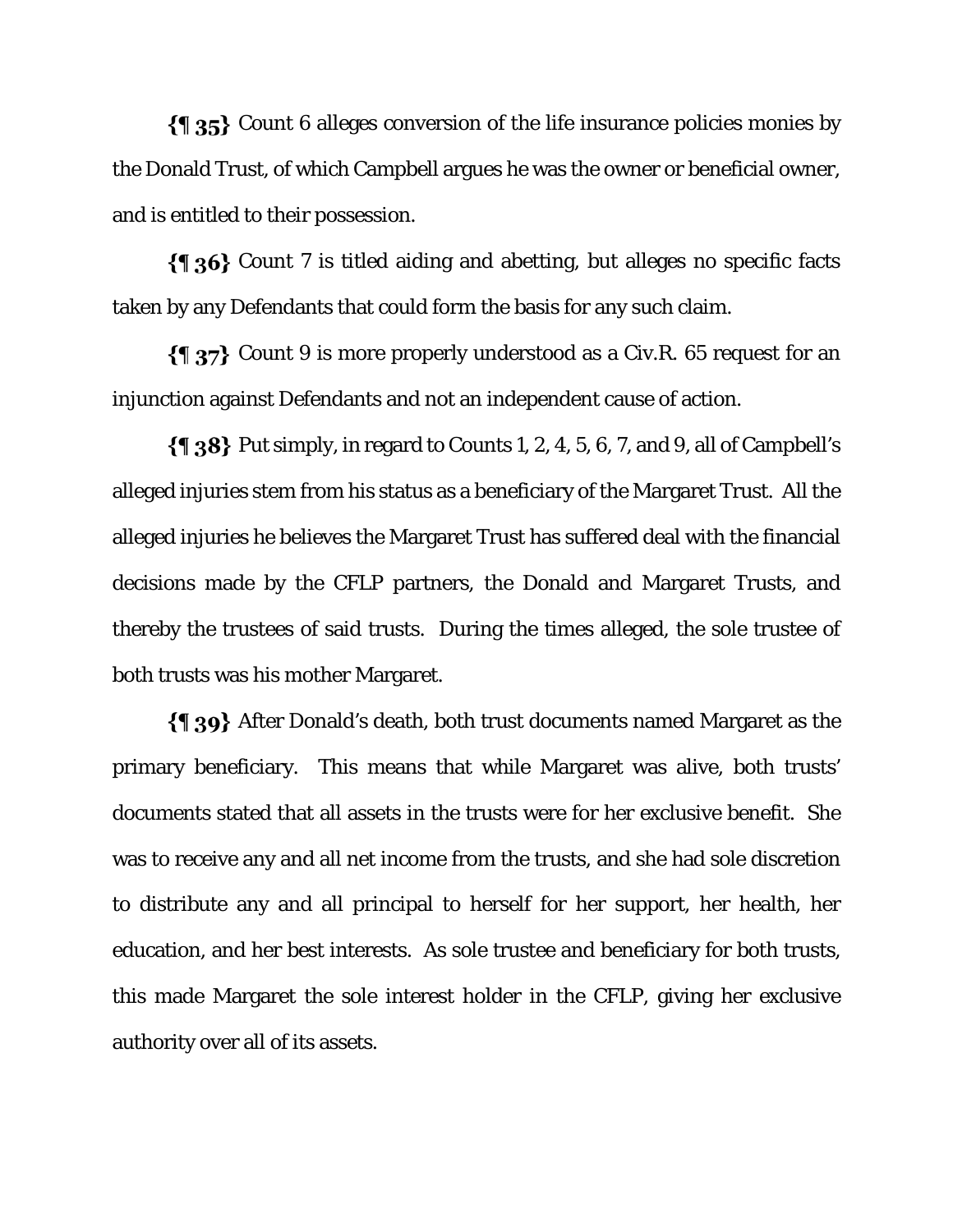$\{\P\}$ 40} All alleged injuries to Campbell were a result of the actions his mother took from 2010 to 2015 as she chose how to use funds from among the Donald Trust, the Margaret Trust, and the CFLP to pay for things. Because Margaret had exclusive control over trusts and CFLP assets, she had the sole authority to decide what funds to use for what purpose. Therefore, Margaret could and did choose to pay for things like her living accommodations at the Judson Center from the Margaret Trust instead of from the Donald Trust. That was exclusively her prerogative. It is hard to comprehend the injury Campbell imagines the Margaret Trust could have suffered at the hands of the Donald Trust or as a partner in the CFLP, when Margaret was the sole person making all the financial decisions for all three entities.

Even more importantly to this analysis, Campbell's claimed injuries, as a beneficiary of the Margaret Trust, cannot truly have existed before Margaret's death in April 2015. This is because it was not until her death that any of her descendants would become entitled to any distributions from either of the trusts, and any distributions would be from whatever assets Margaret left in the trusts. "In situations where a trust beneficiary's interest does not vest until the settlor's death, because it is subject to defeasance prior to death (as here), courts have held that the beneficiary cannot maintain a cause of action based on events that occurred prior to the settlor's death." *Cartwright v. Batner,* 2014-Ohio-2995, 15 N.E.3d 401, ¶ 57 (2d Dist.). *See Papps v. Karras*, 6th Dist. Lucas No. L-14-1246, 2015-Ohio-1055, ¶ 13-14 (applying *Cartwright*). Campbell had no beneficial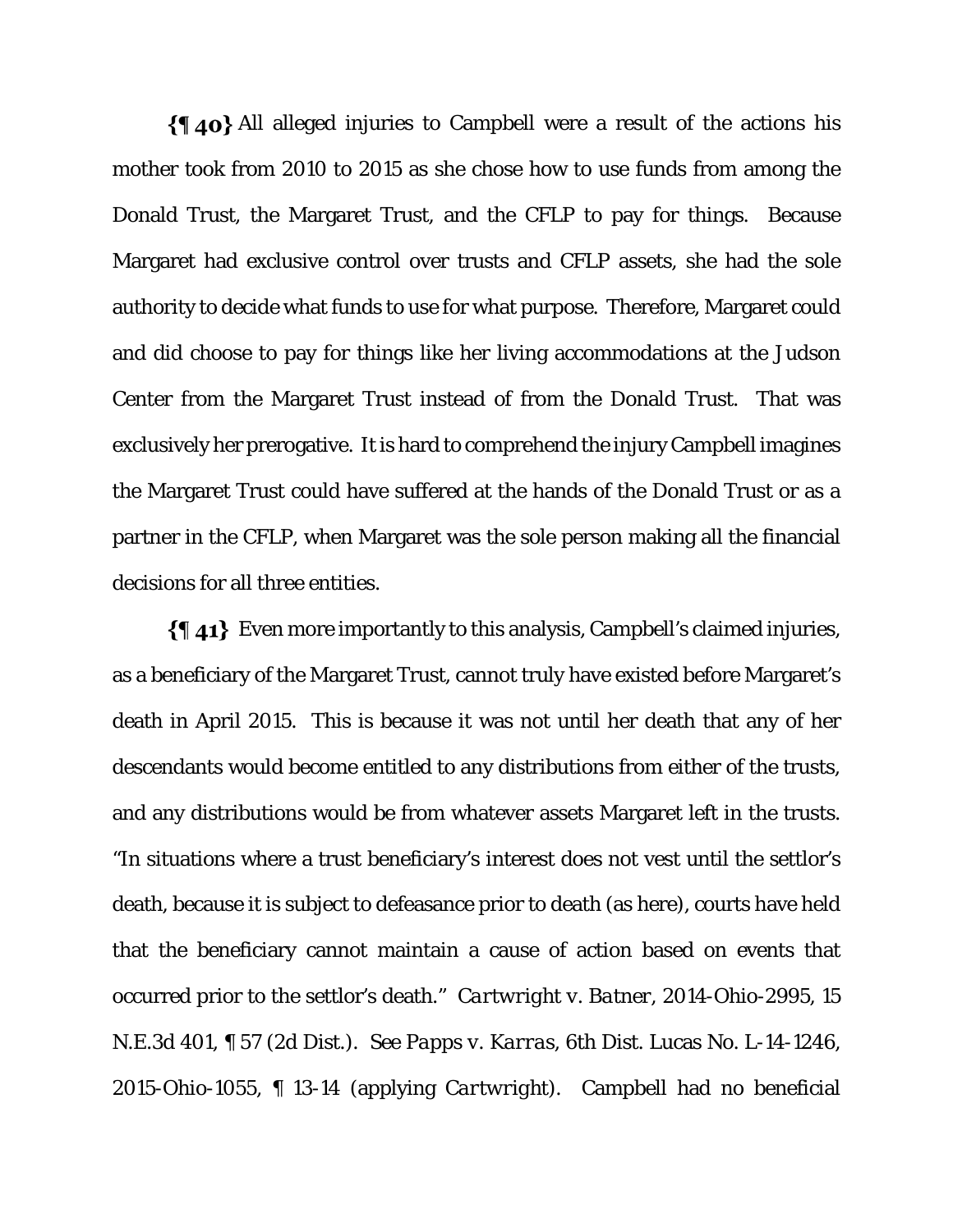interest in any assets from the Margaret Trust until Margaret's death in 2015. There was nothing stopping Margaret from completely depleting the Margaret Trust before her death, leaving Campbell and the other beneficiaries with a vested interest in nothing. This is because Campbell's interest was not vested and was subject to defeasance prior to her death. As such, Campbell could not suffer any injury as beneficiary of the Margaret Trust for any payments she made with its funds prior to her death. *Cartwright* at ¶ 5. Therefore, Campbell cannot maintain causes of action based on any events that occurred prior to Margaret's death because he is unable to satisfy the injury requirement for common law standing. *Id*.

Campbell argues that the probate court incorrectly found that the Ohio Revised Code also failed to provide him standing to pursue his claims. We disagree. In Ohio, the only other way to have standing to sue is pursuant to an explicit statute or what is described as "statutory standing." *Wooster v. Enviro-Tank Clean, Inc.,* 9th Dist. Wayne No. 13CA0012, 2015-Ohio-1876, ¶ 12 ("Statutory standing" in Ohio has been described as the statutory grant of authority to sue).

The probate court correctly stated in its entry that "any claim on behalf of a trust or estate must be pursued by the fiduciary appointed to represent the trust or estate. A fiduciary's authority to maintain a cause of action is granted under the terms of the trust or will and, if not, such authority is expressly provided under R.C. 5808.16(X) and R.C. 2107.46." Chapter 5808 of the Revised Code does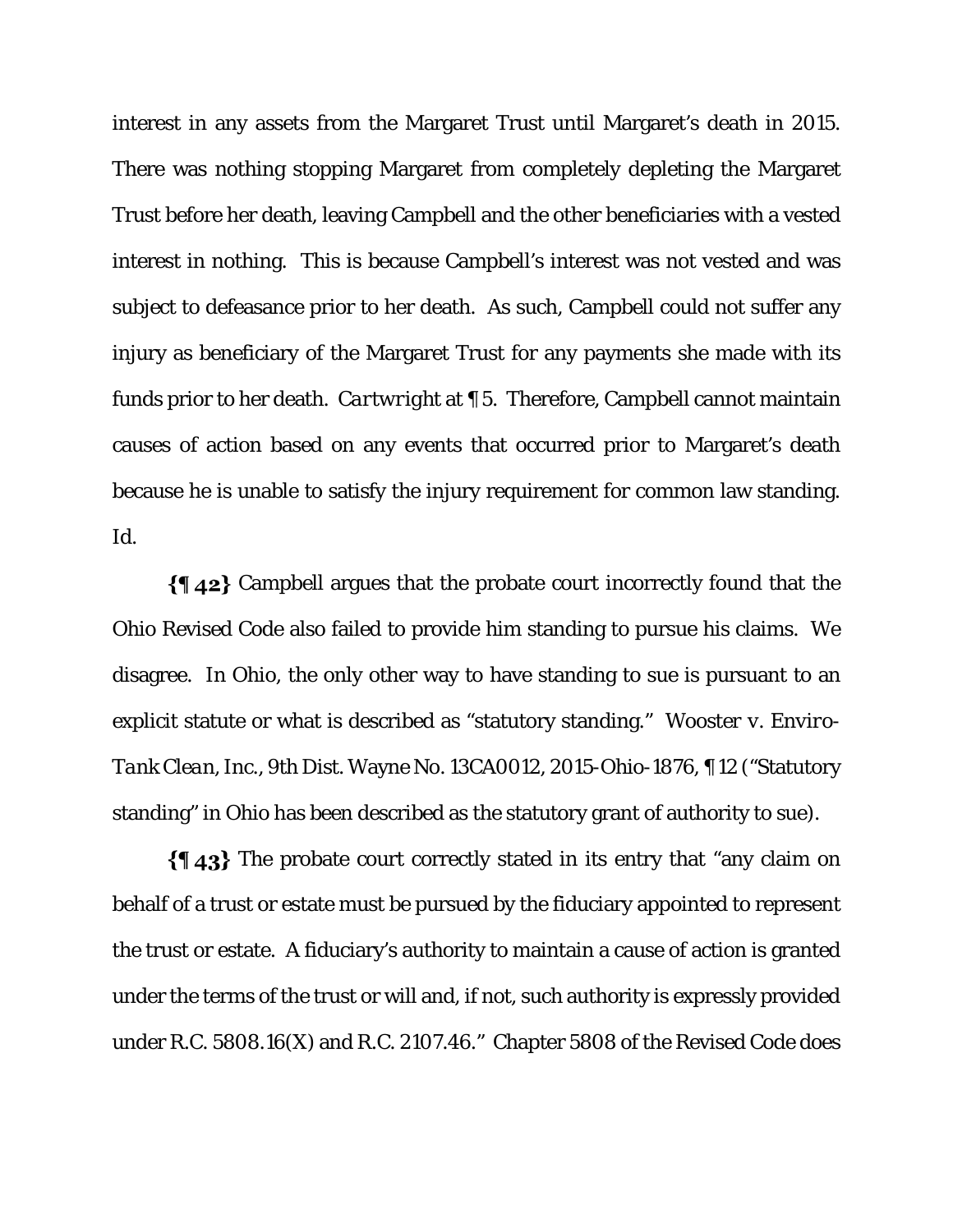not give the beneficiary of a trust any authority to enforce claims for the trust against third parties.

Campbell is correct that Ohio statutory law permits beneficiaries to bring claims on behalf of a trust against third parties pursuant to R.C. 2107.46. That said, nowhere in his complaint does Campbell state that any of his nine claims are being brought pursuant to R.C. 2107.46 or 2721.05, nor does his prayer for relief request that the court take any action pursuant to those statutes. For a party to have standing pursuant to R.C. 2107.46, the statute must be strictly adhered to. *Firestone v. Galbreath*, 10th Dist. Franklin Nos. 92AP-150, 92AP-154, and 92AP-159, 1992 Ohio App. LEXIS 5219 (Oct. 6, 1992), *dismissed*, *Galbreath*, 66 Ohio St.3d 1420, 607 N.E.2d 843 (1993) (plaintiffs do not have standing to institute an action to recoup assets that they allege were wrongfully transferred from their grandmother's inter vivos trust where they failed to follow the statute and instead brought claims for monetary damages). Therefore, based on Campbell's complaint, these statutes are not applicable here and do not provide him standing.

Last, Campbell attempts to establish standing by arguing that the probate court's September 27, 2019 order in Case No. 2017ADV224571, which journalized the parties' joint motion wherein Campbell voluntarily resigned as successor-trustee of the Margaret Trust, preserved his right as a beneficiary to assert or protect any interests in a claim against the CFLP. This argument is meritless, as the probate court noted, because the language does not provide any additional rights or interests as a beneficiary of the Margaret Trust.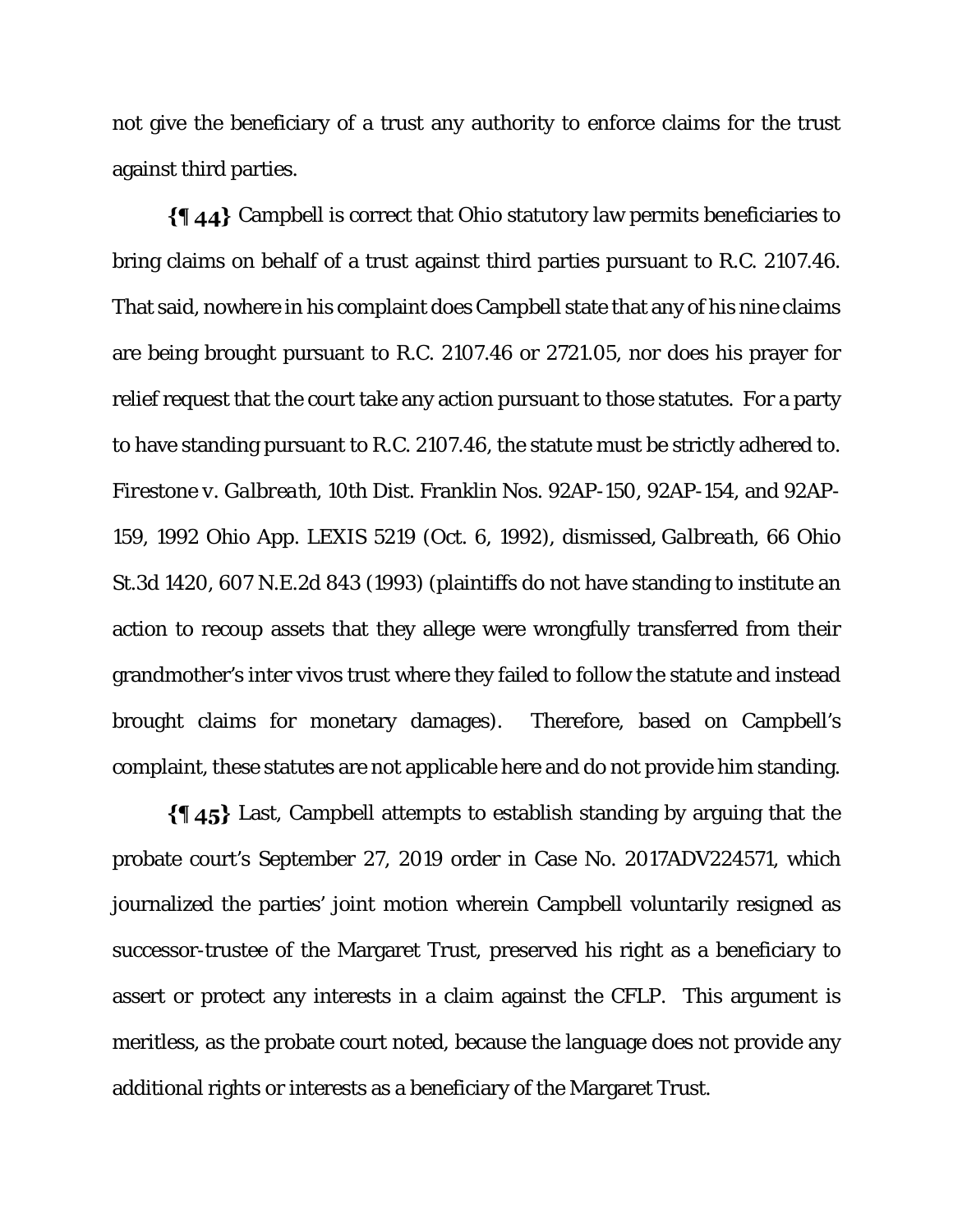$\{\P\}$  46} As such we find Campbell is unable to satisfy either common law or statutory standing for Counts 1, 2, 4, 5, 6, 7, and 9 of his complaint. For these reasons, we find that the probate court properly dismissed these counts of Campbell's complaint for lack of standing because, as a beneficiary of the Margaret Trust, Campbell did not have standing to bring these claims against the current Defendants.

We will now address the remaining Counts of Campbell's complaint. Count 3 is a claim for breach of the CFLP partnership agreement and Count 8 is a claim for dissolution of the CFLP. "Only a party to a contract or an intended thirdparty beneficiary may bring an action on a contract." *Bain Builders v. Huntington Natl. Bank*, 8th Dist. Cuyahoga No. 78442, 2001 Ohio App. LEXIS 3025, 11 (July 5, 2001), citing *Thornton v. Windsor House*, Inc., 57 Ohio St.3d 158, 161, 566 N.E.2d 122 (1991). It is undisputed that Campbell is not a limited or general partner in the CFLP and is therefore not a party to this agreement. Similarly, once Campbell voluntarily resigned as successor-trustee to the Margaret Trust, he lost any potential standing to bring a claim pursuant to the CFLP partnership agreement on behalf of the Margaret Trust. *Id*.

 $\{\$\,48\}$  There is no allegation in his complaint that Campbell, as an individual, was an intended third-party beneficiary in the partnership agreement. Instead, the complaint alleges that Campbell is a partner of the CFLP. Because he is neither a party to the CFLP partnership agreement nor an intended third-party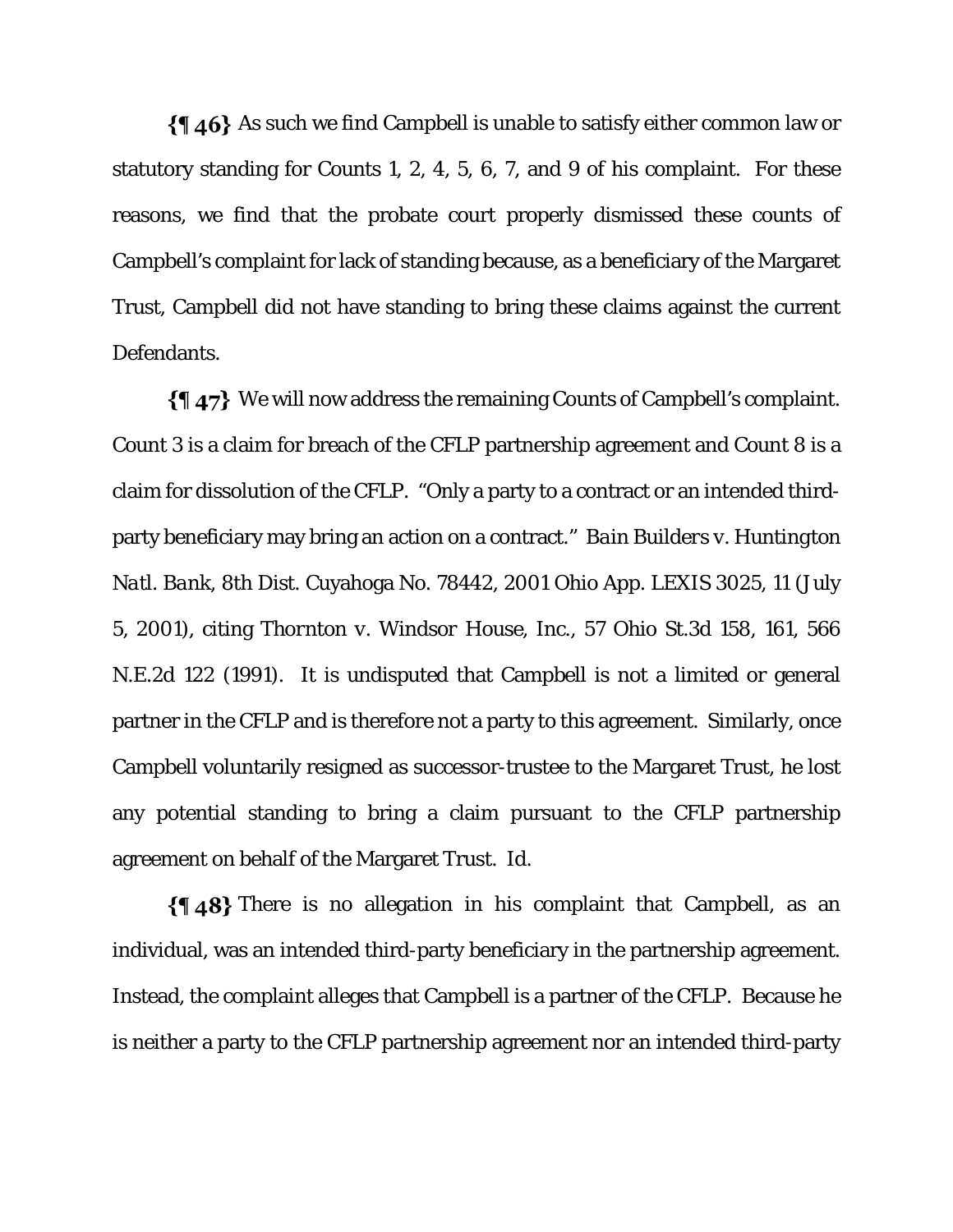beneficiary, Campbell lacks standing to assert any claim for breach of the CFLP partnership agreement.

Further, limited partnerships, like the CFLP, can only be dissolved pursuant to R.C. 1782.44, which only allows dissolution under four specific circumstances; pursuant to the partnership agreement, by written consent of all partners, after withdrawal of a partner or upon entry of a judicial decree by application of a partner. R.C.  $1782.44(A)$ -(D). There is no allegation in the complaint that Campbell's claim for dissolution is being brought pursuant to R.C. 1782.44(A)-(D). We reiterate that Campbell is not a partner to the CFLP and, as such, he has no standing pursuant to R.C. 1782.44(D) to bring a claim requesting a judicial decree to dissolve the CFLP. Therefore, Counts 3 and 8 were also properly dismissed by the probate court for lack of standing.

 $\{\P\}$  50} Our disposition of Campbell's first and second assignments of error renders his third and fourth assignment of errors moot.

 $\{\{\}$  51} Therefore, we affirm the probate court's dismissal of Campbell's complaint, without prejudice, for lack of standing.

 $\{\$\,52\}$  Judgment affirmed.

It is ordered that appellees recover from appellant costs herein taxed.

The court finds there were reasonable grounds for this appeal.

It is ordered that a special mandate be sent to said court to carry this judgment into execution.